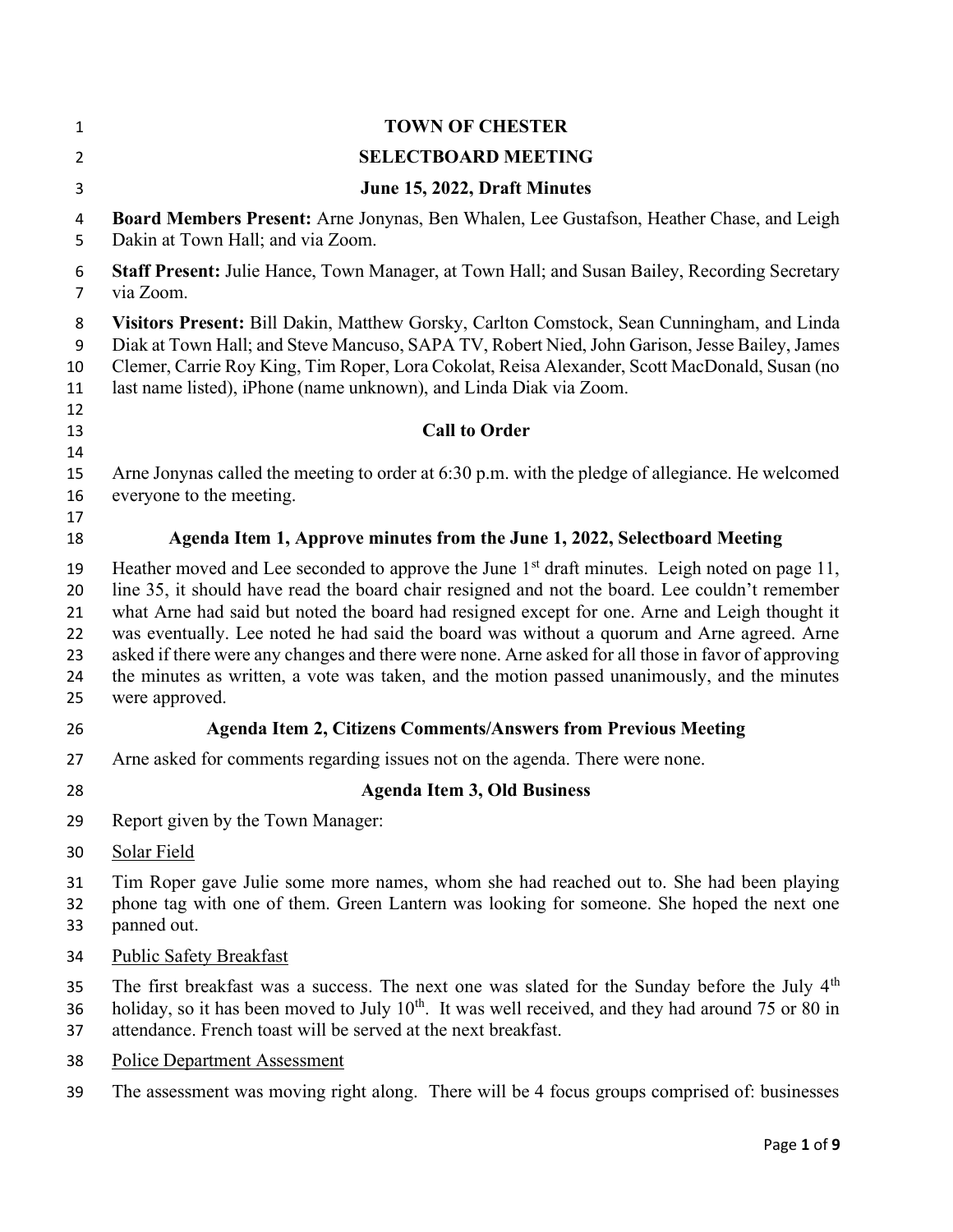- owners; in-town residents; rural residents; and special interest groups with whom Jim Baker will
- 2 meet with. Anyone wanting to serve on the groups only needs to let Julie know, interviews are not
- required. It will be one meeting per group so it will not be a huge time commitment.

## Popple Dungeon

- The temporary bridge is down, and the road is closed, and new construction is beginning. The road
- 6 is closed just past Zezza Road. They are hoping to be done before August  $21^{st}$ .
- Brookside Bridge

John Wright will be working with Steve, Chester's Facilities Director. They have come up with a

design and assignment of costs. It will be constructed once Julie has the final cost. She is hoping to use ARPA funds to complete it. Steve will be constructing it with the help of a local contractor.

- 11 Fencing for Public Safety Building
- They submitted the permit to the DRB. It was approved. The DRB wasn't sure one was necessary
- but because the first permit application said no fence would be installed, they wanted to be above
- board. No abutters were present to appeal, so once the permit is in hand, they will order fencing
- and get it installed.
- Grants
- Julie noted a list of grants with updates was included in the memo. Anyone interested in grant updates should get a hold of her.
- 

## Agenda Item 4, Chester Community Greenhouse Update

Arne announced there were members of the Chester Community Greenhouse and Gardens in

- attendance to give an update and presentation. They had been working hard for the past 2 years.
- He said they had an update, including a formal request for the use of town land. At this point, the
- project would be smaller and was being narrowed down to the Canal Street site for reasons listed
- in the forms and the paperwork included in the package for the meeting. It had to do with the size
- of the land, access to utilities and parking. The academy site wasn't feasible for many reasons. The
- Canal Street site would also provide room for orchards.
- Cheryl Joy Lipton, President of Chester Community Greenhouse and Gardens, gave a presentation
- which included a brief history, their reason for being, the ideas they are drawing from, possibilities
- for the future, and what they hope to do now.
- 30 They began as an offshoot of Victory Gardening in the  $21<sup>st</sup>$  Century, which was an offshoot of
- Mountain Valley Climate Action Group. They had been thinking of gardening as a response to

climate change and then when the COVID-19 pandemic hit and the food supply system began to

- fail, they knew the issue was immediate.
- 34 Melody Reed and Cheryl Joy began Victory Gardening in the 21<sup>st</sup> Century. From those weekly gardening Zoom meetings, they began Chester Community Greenhouse and Gardens initially to
- address food security and climate change.
- 37 They became a Vermont non-profit corporation, a federal  $501(c)(3)$ , and acquired a 1936 Lord and
- Burnham greenhouse. They received grants and donations and searched for a location and reached
- a lot of people in the community. Because they were given the greenhouse and the opportunity to
- apply for congressional funds, they initially focused solely on the greenhouse and the grant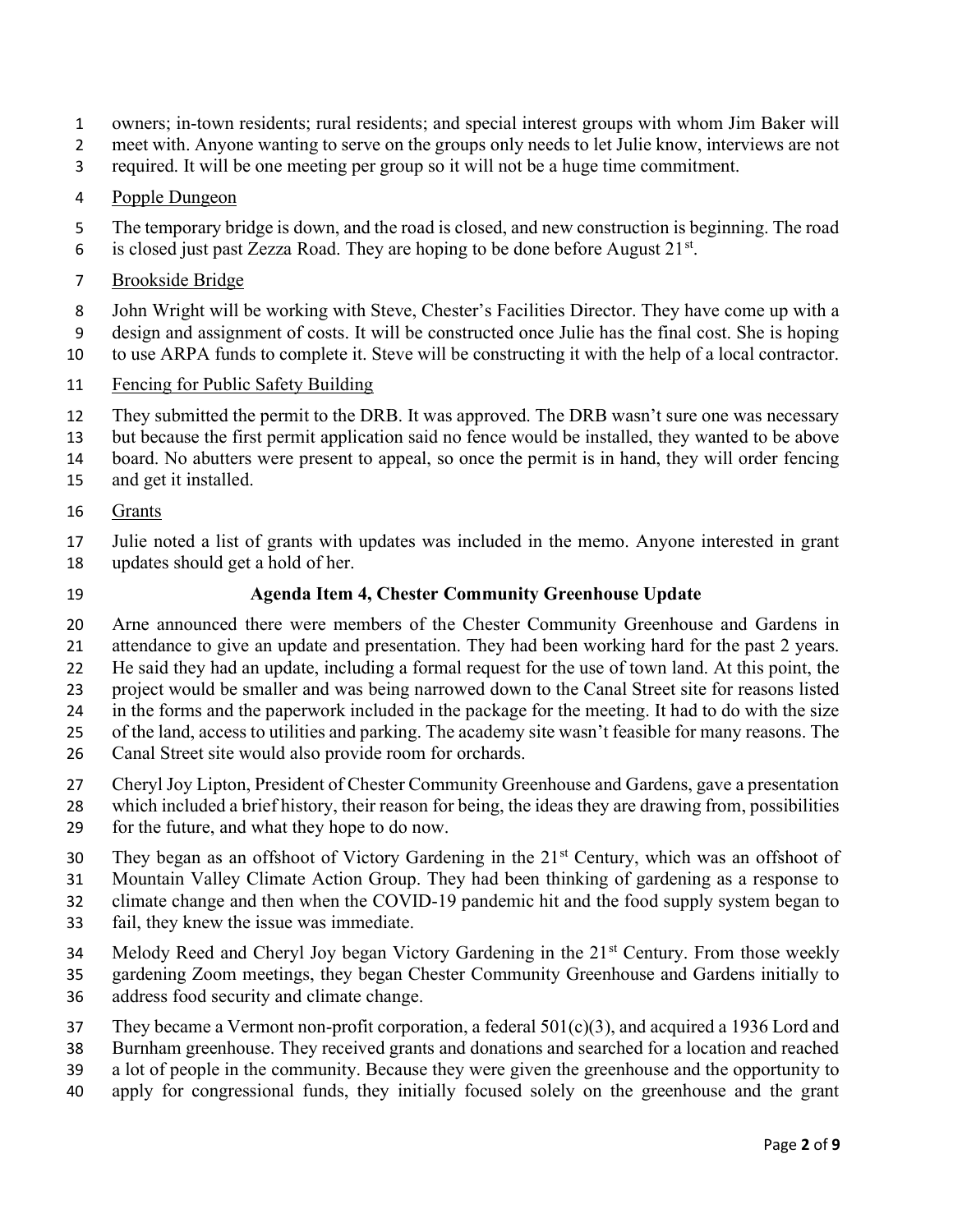- application for funding the reconstruction, which they weren't awarded, and have returned to a more manageable pace and more logical sequence of tasks.
- They have received many cash donations and gardening items, and donations through the
- Springfield Co-op Change for Change program. They participated in Chester's Farmer's Market,
- had a raffle, and a booth at the Fall Festival. They also held a public forum at Town Hall and
- created their 5-year strategic plan and adopted bylaws.
- They are a member of the Vermont Community Garden Network. They are adding a new board
- member to brink traditional ecological knowledge into the organization and are seeking someone
- for treasurer and another one dedicated to grant research and applications. Their board members
- include Judy Hallberg, Andrew Mallaby, Deb Velto, and John Velite, and Luna Burkland, Melody
- Reed, and Cheryl Joy Lipton.
- They are dedicated to creating and operating a community garden greenhouse in which those
- people who live, work, or go to school in Chester can garden. They will work to align the
- greenhouse gardens and its programs with efforts to address local food production, food security,
- holistic health, climate change, sustainability, education, access for seniors, and those with
- disabilities, environmentally compatible, economic development, and overall quality of life of the
- residents of Chester treating those with justice and equality.
- They envision an inclusive community space open to all where they teach and learn from each
- other. Potential programs include gardening plots and spaces allotted to the schools, including homeschoolers, to have hands-on learning; seminars; master gardener and master composter
- programs; plant propagation; demonstrations on preserving food, cooking, and saving seeds; and
- 22 artistic endeavors. They welcome comments and ideas from the Selectboard and people of Chester.
- The community gardens in Ludlow, Putney, Brattleboro, and Manchester, were among those investigated. They want Chester's available to anyone despite their income level. Putney and Ludlow gardens are all the same size and are priced per plot. Putney has different sizes and are
- priced differently between \$6 and \$65.
- They are reserving space for the greenhouse. After getting the outside community garden plot started, they will work on fundraising and grant applications for the greenhouse. They are waiting on a grant determination from the James Crockett Foundation.
- The presentation included a site plan of the proposed garden plots, meandering walkways,
- greenhouse, and orchard, if it were to be located on Canal Street. If the neighbors wanted access,
- they could have it, and if not, they would accommodate that. The plan included potential parking,
- including 2 handicapped spots, and a bike rack. They would not go in simultaneously but be phased in.
- The presentation included pictures of other Vermont community gardens like the proposed site.
- They have been endorsed by Representative Tom Bock, Bill McKibben, Jennifer Barrett from the
- Vermont Community Foundation, Libby Weiland from the Vermont Community Garden Network,
- Nick and Buffy Boke, reverends here, and Jacki Restmeyer of the Moon Dog Café, and Carol
- Lighthall from Okemo Valley Chamber of Commerce, Robert Donald from the Windham
- Foundation, and Frank Kelly who is a science teacher at Chester Andover School.
- Their reason for the presentation was to ask if they could move to the next phase of their project
- and break ground and prepare garden beds for spring planting next year, and possibly fall planting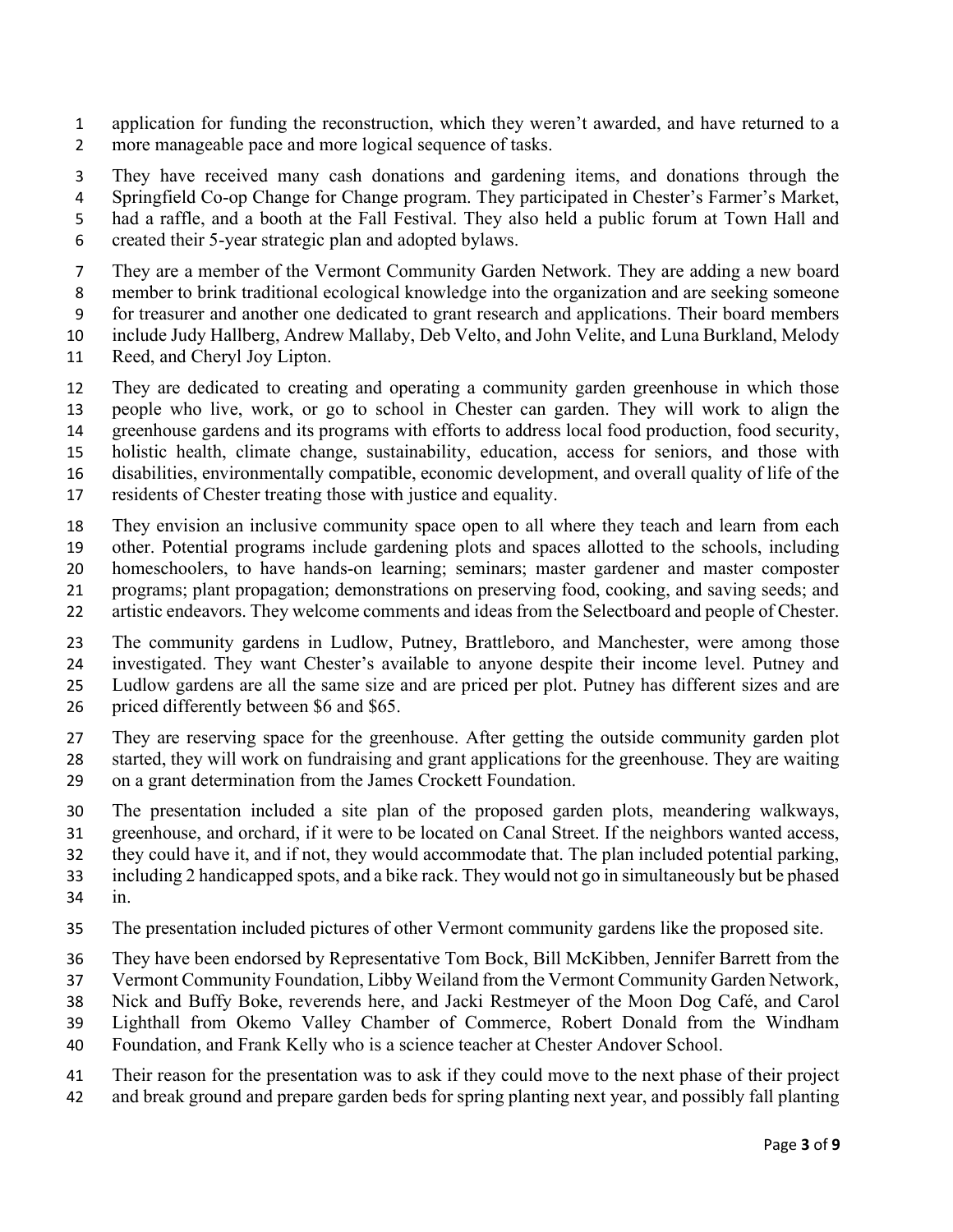for garlic and other things. They would be grateful for any spot the board determined is the right

one within walking distance of the village, where people have the smallest plots of land. But she

thought this site was perfect.

Steve Mancuso suggested more public outreach to gain advocates. He thought it was a good

presentation and suggested outreach to the trades and they could help. Arne asked if it was an offer

- or a suggestion. Steve said one could lead to the other. Cheryl Joy said they could use help breaking
- ground and she suggested they reach out to the gardens at the email address or calling her.

Arne said, as a Selectboard, they showed their support back in June of 2021 with their letter of support and intent. As far as he was concerned, the Selectboard was behind it. The only item at issue was where it would be located. As a Selectboard, they needed to decide if the Canal Street site would be the preferred site. Lee knew at a previous meeting they had discussed the possibility of using the Pinnacle property. Cheryl Joy said they had, and it wasn't centrally located. They wanted to try to make it as walkable as possible to as many as possible, so centrally located was the best. If it were at the Pinnacle, many people would likely need to drive to it. Lee asked who they saw as using the gardening space: people in town or out of town. Cheryl Joy thought the Senior Circle area and the apartments on Pleasant Street. She thought the Mountainview area and some of the places on Breezy Place had land but not a ton of it. She saw it as an opportunity for community building. And because it was so close to the schools, both schools could walk to it easily. People on the Commons don't have land at all. The people in town that don't have a lot of

land or people coming to work there could garden before or after work before going home.

Leigh said she had many calls from people on Grafton Road and the surrounding neighborhood who were concerned about having it there because of the number of people it would draw. She wondered if Cheryl Joy had heard from people. Cheryl Joy remembered it being a concern. They are working on shielding them with the plantings and could consider a fence, if that's what was

wanted. It was the abutting homeowners' choice if they wanted access. They have had several

presentations, and nobody had said anything to them.

Heather asked how the water issue was resolved. Julie said the Canal Street well would never be anything more than an emergency well. They are working with the state on their secondary site. It may not be Jeffrey, but they have options and Canal Street was not one of them. Arne said a report

from Hoffer Consulting and Engineering to the town said there were numerous closed hazardous waste sites near the Canal Street well and concluded re-permitting the Canal Street well or a new

well at that site was not practical. Heather wanted to make sure they had followed up.

Arne said if the neighbors wanted a screen or fence or plantings, they were willing to accommodate whatever it took to make them happy. He thought if he had a property there, he would want a pathway, but other people may want their privacy. They don't want to push it on anyone, but it is 3 acres of town land that sits in the center of the village and would be an attraction for businesses, education, sustainability, and people coming to town when they're working on gardens, doing things, going to restaurants and bringing their families. He saw it as a focal point as it grew with the final caveat that the greenhouse would eventually be there. And if not, having community gardens with edible plants, orchards and vines in next to the river would be an excellent idea.

Cheryl Joy agreed and thought it would be a beautiful park-like setting. Research shows that community gardens increase the value of surrounding residential properties. She thought it would

be a place that people would want to be next to. She thought something different could be scary at

first, but this would be beautiful.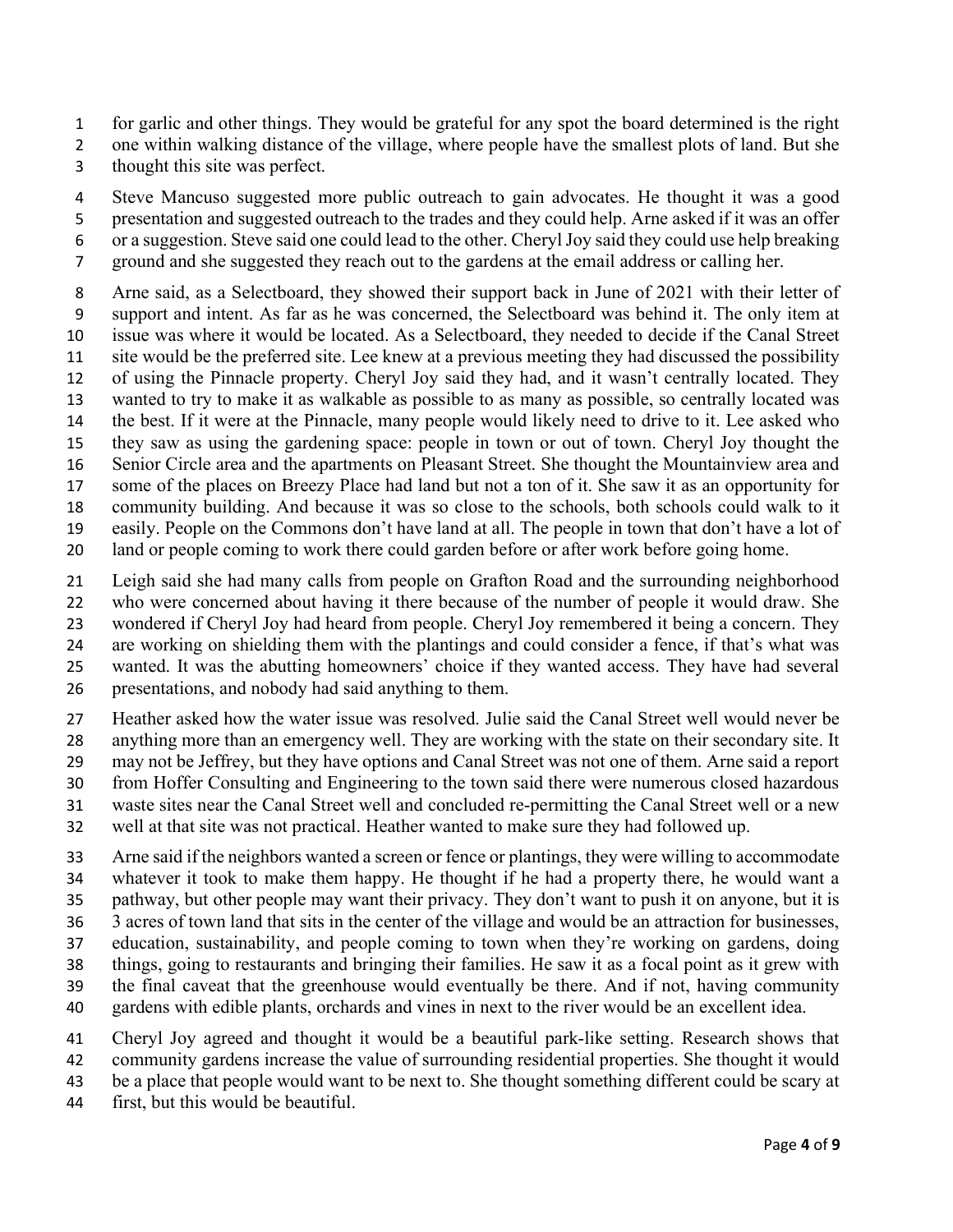Tim Roper wanted to express his strong support for the project and that it was a fantastic use of

2 the property that currently gets little or no use. He wanted to say kudos to the greenhouse group

for putting this much work together and getting it going. He gave his full support. Arne thanked

him. Cheryl Joy thanked him and said it meant a lot.

Lee said a lot of the community garden pictures in the presentation showed secondary buildings. He wondered if there would be a need down the road for a tool shed and wondered if there would be other ancillary buildings constructed. Cheryl Joy said they wanted to have something enclosed for tools. If it worked out perfectly, it could include a library of gardening books and a seed saving place. He asked if the structure had been tested for lead paint. She said they put the greenhouse back together and would paint it on site, like in your house, encapsulation is the answer. Lee asked the condition of paint. Cheryl Joy said it was strangely very sound and not chipping. Arne said it was handled piece by piece a month ago by the members of the group and was in pretty good shape. Lee asked if it had lead paint. Tim said it tested positive for lead and at the time he was involved, they checked with an engineer and there are proven ways to encapsulate it. He believed it involved epoxy paint. Lee asked if he remembered the concentration. Tim said he didn't know but it was built in 1936 and certainly had lead paint on it. Arne thought most of the village had lead paint but agreed with Lee's concern. Lee was concerned environmentally and wanted to make

sure as a town they were protected from lead into the soil.

Julie asked if any thought had been given to the animals an in-town garden would draw. Cheryl

Joy said they will have to fence for deer and groundhogs. She thought regarding the compost, they

would only have green and brown materials and no meat or animal fats. It would only be uncooked

vegetables in the compost, as to not attract raccoons or bears.

Arne confirmed the map layout was only tentative and an idea of how things could look if the town granted approval of it. It could be worked out, so it was beneficial to both the town and the greenhouse. Cheryl Joy agreed and said they were just ideas. Arne thought it was important the 26 abutters were included, and people had a chance to respond to what is going on. He suggested they email the abutters and possibly at the next meeting finalize it and see what they want to do and how to approach it. It was important the abutters were included. The greenhouse didn't need to be included at this time but to make sure they keep an area open for the greenhouse as it was part of the eventual plan. The greenhouse is 100 x 32 on the outside and 100 x 30 on the inside. Arne

asked if it could be 20 feet shorter. Cheryl said they could change the size, if needed.

Julie said there was a process including the drafting of an easement, a 1031 notice to the community, and things the greenhouse committee was going to submit. She wondered if they wanted to take time to review it to include in the agenda. In the meantime, the committee could notify the abutting property owners, or the town could, to make sure they had opportunity to come in prior. There will be other opportunities, as they will have discussions about the lease and a 1031 hearing which requires ample notice. She asked the board if that was the direction they wanted to go for the next meeting. Arne asked if that was the consensus of the board, and it was. Julie said the town would notify the abutters. She wouldn't draft a lease at this point but would just have the general discussion and identify the process.

Julie said she would just send a letter to the abutters but if someone requested additional material, Cheryl Joy would work on the information to distribute.

Steve Mancuso asked if there were any architectural drawings drawn up. Cheryl Joy said she did a landscape architectural site plan/planting plan for it but nothing regarding grading. It was just a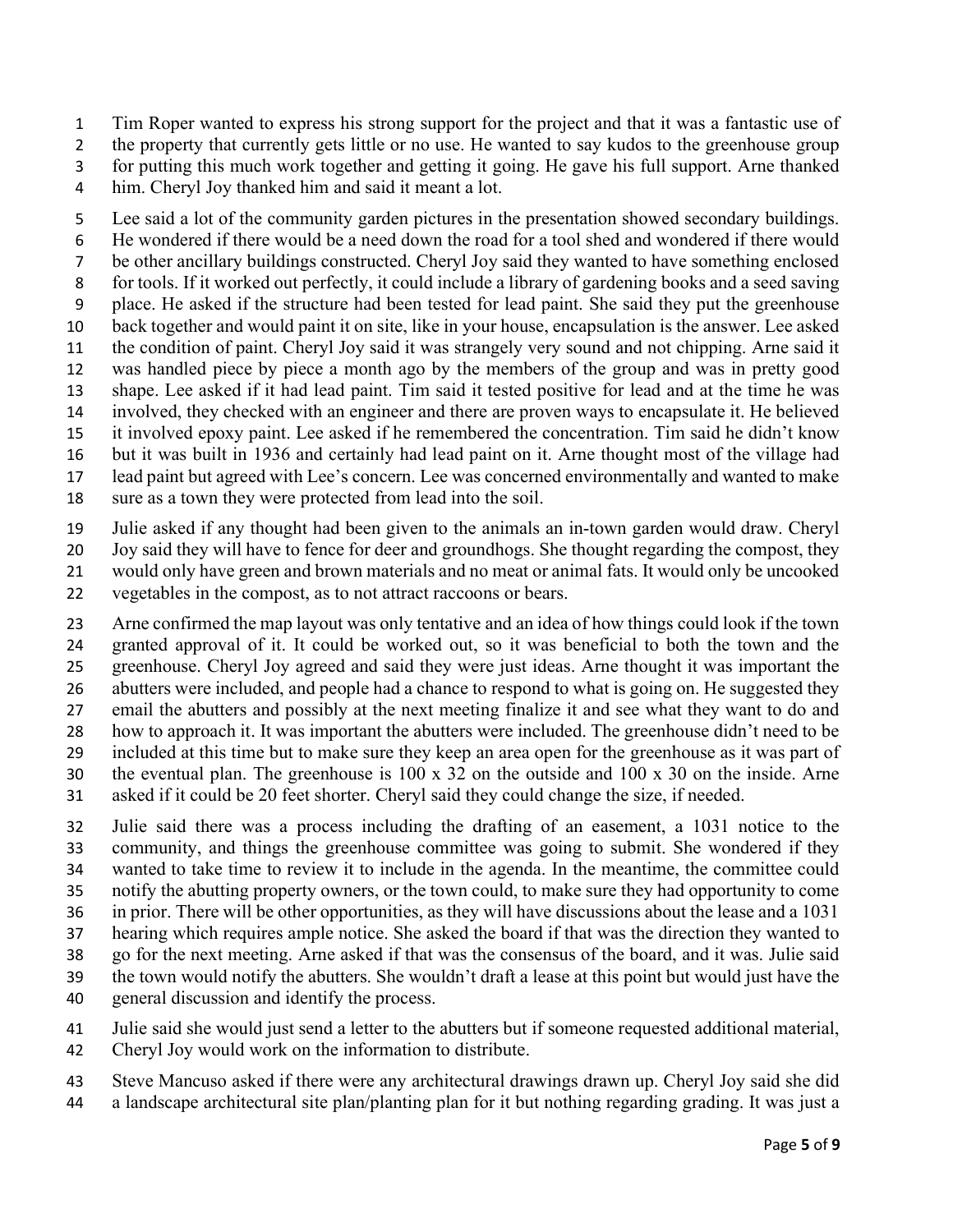- sketch of a site plan with parking, which she didn't think they would need because parking was
- allowed on the street. They have architectural plans for the greenhouse but that wasn't part of the
- current plan. She was happy to show Steve the site plan potential she had. Steve was suggesting it
- to move things along and gain involvement and interest from the tradesmen. Steve said there were
- two tradesmen in attendance, and they were all supposed to be certified in lead so that was
- something they really needed the trades for.
- Arne thanked Steve. Arne asked Cheryl Joy if she had 2 people who were experienced in the
- greenhouse because it was a specialty type of thing. Cheryl Joy said they had 2 people that were
- experienced with Lord and Burnham greenhouses who were both in Massachusetts. They have
- both been working with them their entire lives. One would even be interested in buying the
- greenhouse if the time came that they no longer wanted it.
- Bill Dakin said there was a Lord and Burnham greenhouse in Grafton and it was worth looking at
- if they had not seen it. Cheryl Joy thanked Bill for bringing that up and said it was about 20 feet shorter than the Chester greenhouse.
- 
- Arne thought the gardens, orchards, and vines were a great start and would foster community
- involvement. He hoped to see the greenhouse up sooner than later. He thanked Cheryl Joy for the
- presentation and thanked the group for the work they do.
- 

## Agenda Item 5, Vendor Permit; Meditrina

- Meditrina requested a permit for a winetasting event with a food truck available to anyone and not
- just to those attending the tasting. It would be July 1 and 8, and September 9 and 23. The truck
- would sit immediately out front of Meditrina and would not block parking spaces on The Green.
- The board signed the permit.
- 

## Agenda Item 6, New Business/Next Agenda

- Community Greenhouse will be on the next agenda.
- The tax rate will be set at the next meeting. Julie hoped to have an updated list of projects for
- ARPA funding discussion.
- 27 June  $22<sup>nd</sup>$  there will be a special meeting at 3:30 to solely sign the TAN note and equipment notes.
- 

# Agenda Item 7, Executive Session Interviews for Whiting Library Trustees

Arne said last time they interviewed for the Cannabis Commission they did it in open session.

Leigh asked if she should recuse herself when her husband interviewed. She asked if there was a

conflict of interest and what the other members thought. They thought she shouldn't interview her

husband but could interview the others. And when it came to appointments, she should recuse

- herself, if her husband was appointed.
- Arne said they would need to run in March for a new term, as these appointments were only until March.
- 1. Sam Comstock, formally known as Carlton Comstock said he and his wife had been here a little over 20 years. They moved back east from Colorado so he could work for UVM. Since that time, he has moved on to working for the Holstein Association in Brattleboro. He holds a Masters in Soil Science, a Ph.D. in Animal Breeding and Genetics and has worked primarily in genetics and data science. He spends a lot of time doing research. He has never worked actively with the library other than being in libraries researching. He was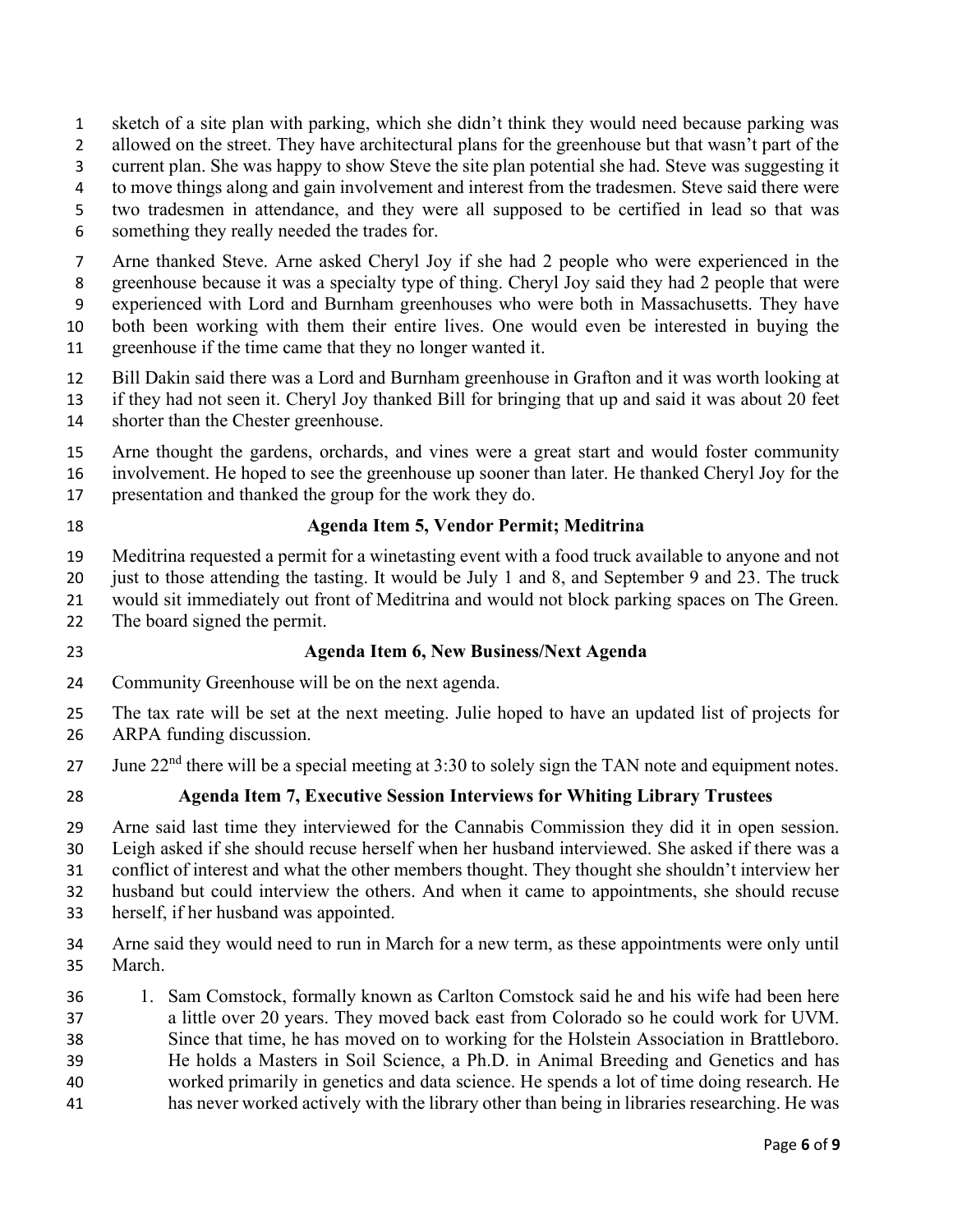- amazed at how many programs were going on that the library was involved with. He is interested in the position because he realizes there is a need. He didn't know any board members and did not have any preconceived notions in that regard. He was aware there was a need and was interested in doing what he could to help the library.
- Leigh thought he was familiar with the library through raising his kids and was glad he had stepped up.
- 2. Bill Dakin, a community member who has been in Chester more than 40 years, is an attorney, and a member of many boards and committees for the town and has enjoyed participating in activities and enjoyed being supportive of the lifestyle they enjoy in this rural Vermont community. One of the best moves they've made is when they first came to town. Many are delighted the library is there and use it on occasion to check books out and use the community room, and when Sharon was librarian, enjoyed the artwork she brought in and continues to be there. The library is an important part of the town and is in the midst of a grant process that will have a major impact on the town and operations. Because of the opportunities, Bill wanted to offer his services as a citizen to serve on the board. He knew there were 6 open positions, and if chosen, looked forward to working with the other members to come together to maintain the stability the library has enjoyed for many decades. He looked forward to how the library could continue to serve the community.
- 3. Matthew Gorsky said he grew up in the area and moved to Chester in 2009. The main reason he stepped up was that when the brouhaha started brewing, he was fairly vocal on social media, and he believes in putting his money where his mouth is. If he believes someone isn't doing something right, he thinks he should step up and do what he thinks is right. He's looked over the board duties and perused the trustees' document from the state. He grew up in the Springfield library and spent his summers reading in their carpeted bathtub. His aunt is a librarian, and he has been a bookhound since he could remember. He knows the importance libraries have, especially in today's multimedia. They are one of the few places that community members can go and get free internet access. They are a bastion for free thought and accessibility for everyone. Arne appreciated him putting his hat in the ring.
- 4. John Garison moved to Chester in 2005 with his wife from the Boston area. He was working remotely for Hewlett Packard at the time. They loved Vermont skiing and winter in Chester. His wife was able to find employment and he thinks they tell themselves daily this is the best place they could possibly be. They have 20 acres on a dead-end dirt road with a fiber optic connection. Who could ask for more, especially during a pandemic? He works for a software company headquartered in New York City. He is a very experienced technical writer, and his company is the biggest company in the world that does clinical trials. They ran Moderna's trial for their vaccine and 60% of the drugs approved last year by the FDA were done by his company. His job is to help design software and explain it. He has a Bachelor of Arts in English and Philosophy from Tulane University in New Orleans. He has worked 48 years as a technical writer in the software business and has worked in Dartmouth Hitchcock in their cancer center running their website. He loves Chester and wants to make a difference. He felt this was something he can do. He could echo a lot of what Sam Comstock, whom he has never met, said earlier. He has no allegiance to anybody and is coming at it kind of cold and wants to make a difference and give something back to the town.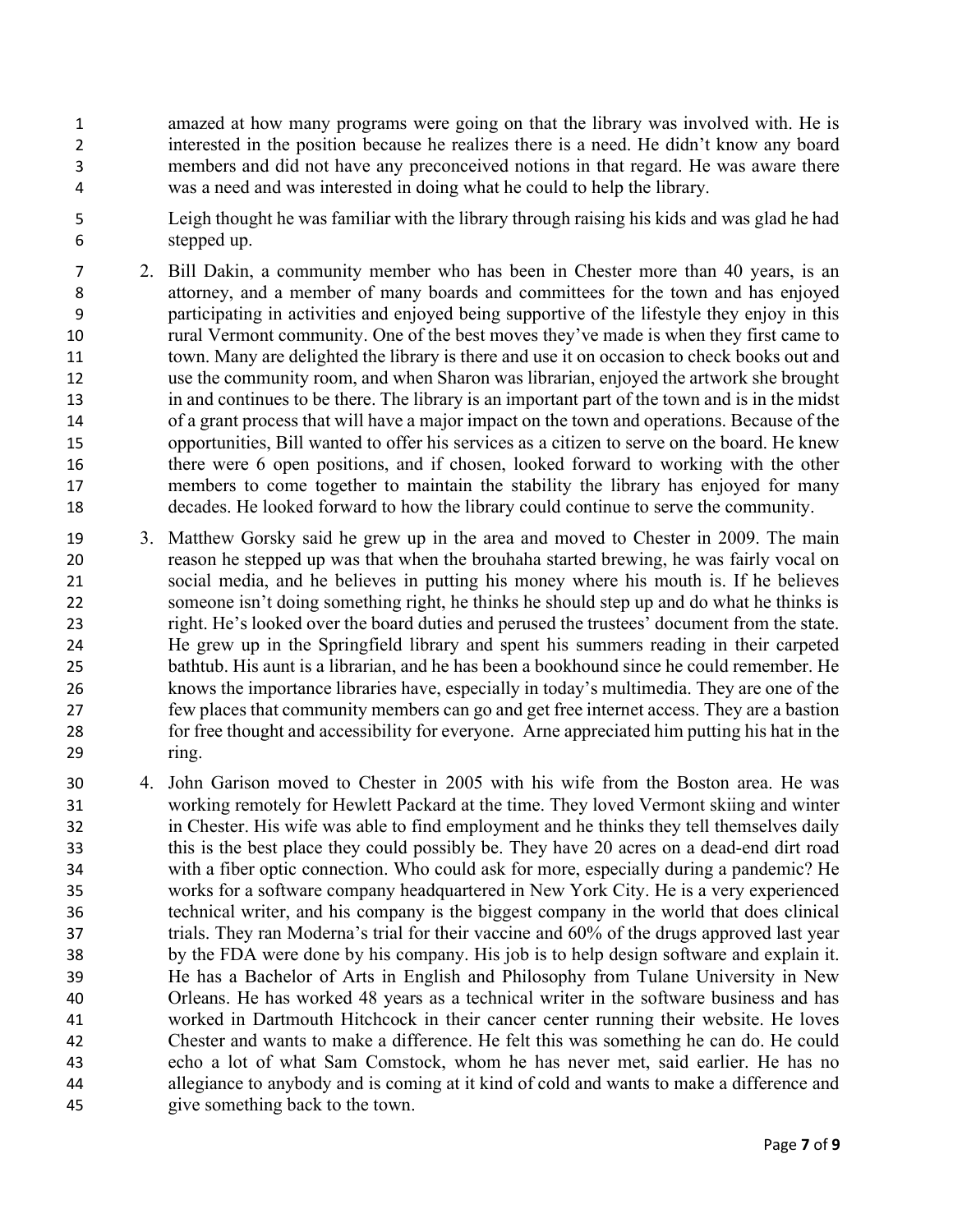- 5. Jesse Bailey has lived in Chester since 2020. He has been interested in trying to serve the community in some way he feels passionate about. He thought, like most people, that libraries were an anchor point in his childhood. His hometown library was where he spent every day after school, where he learned to play chess, where he got his first job, where he discovered one of the authors who his wife and he bonded over in the early stages of their friendship which then turned into a relationship and marriage. Books are very important to them, so they still gift each other books for the holidays and birthdays. Even as an adult, libraries have a special place in his heart. In wanting to do more, he thought this was a perfect opportunity and the reason he was throwing his hat in the ring.
- 6. Linda Diak began her relationship with Chester in 1994 when she opened an art gallery on The Green. They moved to Chester in 2015. She and her husband own Diakraft and make the world's finest fiber arts tools. She is also an art quilter. She has served on two unrelated boards in her life. She has worked for the Atlanta Botanical Garden and the Fort Lauderdale Museum of Art. When she worked for the Museum of Art in Fort Lauderdale, she was the Development Coordinator working on membership development and the capital campaign, as well as use of the facilities. She did the same for the Botanical Garden in an unofficial capacity. She was the Assistant to the Director. When she worked for the museum, they had the worst board in the United States amongst art museums according to the American Museum Association. They had the worst board because they all had agendas. They had a desire to make a name for themselves through their work with the museum. She witnessed firsthand the stress it puts on staff. It interferes with the messaging. A library, of all places, should be a very safe place for everyone and not just some. Like Mr. Gorsky, she was vocal when events played out last month and thought she should step up, so she was stepping up.
- 7. Lora Cokolat moved to Chester last August. She moved with her family from Northern California. Her husband is Mason McCarty and she has twin daughters, Isabella and Emma. They have really come to love the Whiting Library. They check out books regularly and have gotten to know the librarians. Lora has been a librarian for over 20 years with a degree in Library Science from UCLA. She is currently working for Elm Hill School in Springfield as a school librarian, which was their reason for moving here. Before that she was working in a public library for 20 years. She worked 5 years as a youth services librarian at Los Angeles County Public Library and then she moved up to the Bay Area in San Jose, California where she met her husband and married. And then she worked for the Santa Clara Library until she moved here. She wore many different hats, including their Electronic Resources Librarian, and behind the scenes with online resources and databases. She knows a lot about contracts and negotiations for databases. The budget was over 1 million dollars for databases. She was also the Collection Development Librarian, at some point, and was purchasing all the eBooks and audio books. It was a huge budget over \$500,000. She also was the Supervising Librarian where she managed the adult services department and oversaw the adult and teen services. She covered for her boss while her boss went on maternity leave for 6 months. She has well-rounded library experience and is very passionate about them. She loves her current job at the library and loves running it.
- 8. Jeannie Wade is currently teaching as a Special Education Teacher at Chester Andover. She has 5 children with her husband. She really believes in community building and the library is a huge part of the community. She thought a lot of children need a place in Chester outside of the school. The Recreation Department does a good job of bringing kids